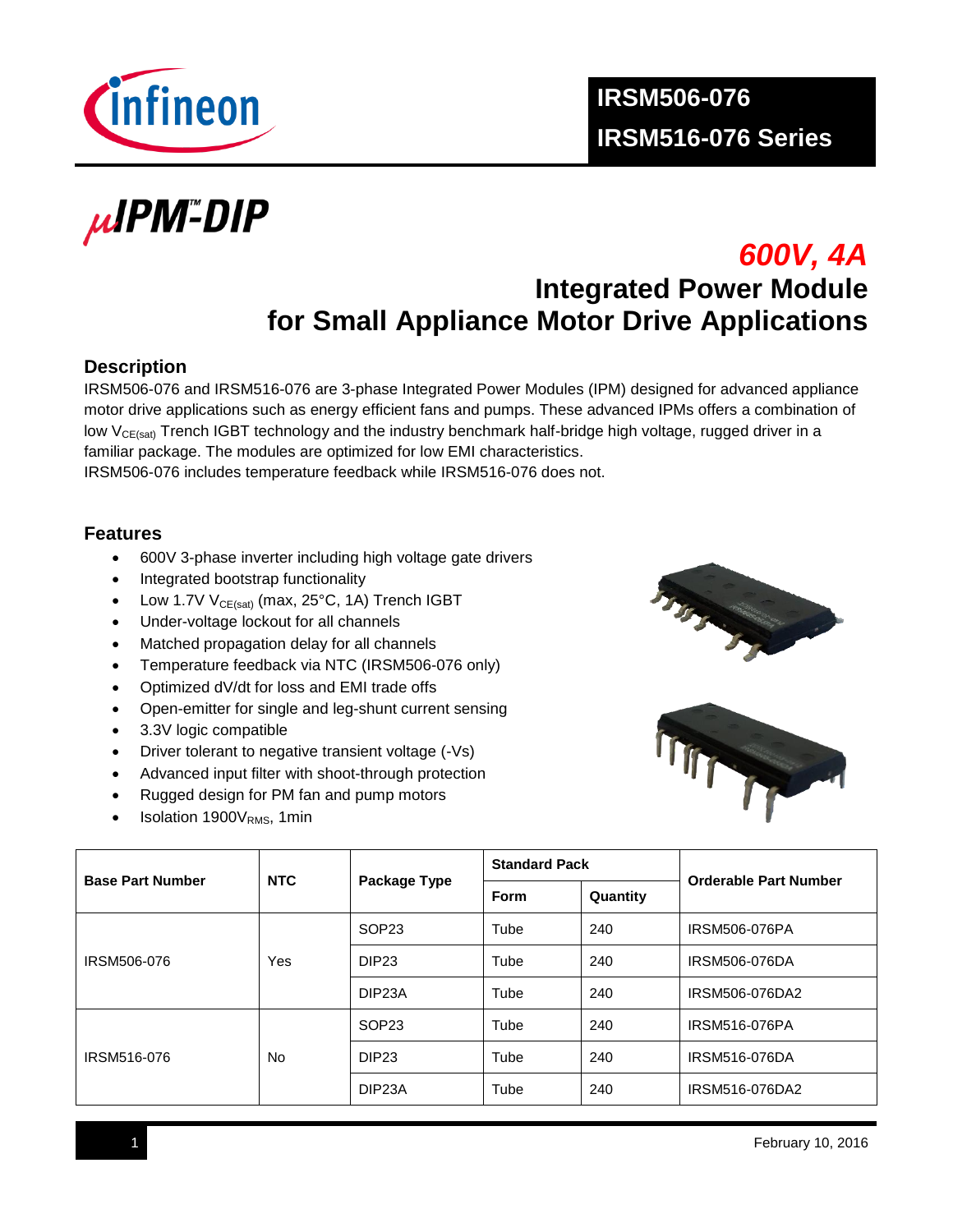

# **Internal Electrical Schematic**



#### **Absolute Maximum Ratings**

Absolute maximum ratings indicate sustained limits beyond which damage to the module may occur. These are not tested at manufacturing. All voltage parameters are absolute voltages referenced to COM unless otherwise stated in the table.

| Symbol                             | <b>Description</b>                       | Min               | <b>Max</b>           | <b>Unit</b>             |
|------------------------------------|------------------------------------------|-------------------|----------------------|-------------------------|
| $V_{CES} / V_{RRM}$                | IGBT/ FW Diode Blocking Voltage          | ---               | 600                  | V                       |
| $I_{\rm O}$ @ T <sub>C</sub> =25°C | DC Output Current per IGBT               | ---               | 4.0                  | A                       |
| $I_{OP}$ @ T <sub>C</sub> = 25°C   | Pulsed Output Current per IGBT (Note 1)  | ---               | 15                   |                         |
| $P_d \otimes T_C = 25^{\circ}C$    | Maximum Power Dissipation per IGBT       | ---               | 16                   | W                       |
| V <sub>ISO</sub>                   | Isolation Voltage (1min)                 | ---               | 1900                 | <b>V</b> <sub>RMS</sub> |
| $T_{\rm J}$                        | <b>Operating Junction Temperature</b>    | -40               | 150                  | °C                      |
| $T_{\rm C}$                        | <b>Operating Case Temperature</b>        | -40               | 150                  | °C                      |
| $T_S$                              | Storage Temperature                      | -40               | 150                  | °C                      |
| $V_{S1,2,3}$                       | High Side Floating Supply Offset Voltage | $V_{B1,2,3}$ - 20 | $V_{B1,2,3} + 0.3$   | V                       |
| $V_{B1,2,3}$                       | High Side Floating Supply Voltage        | $-0.3$            | 625                  | V                       |
| $V_{\rm CC}$                       | Low Side and Logic Supply voltage        | $-0.3$            | 25                   | V                       |
| V <sub>IN</sub>                    | Input Voltage of LIN, HIN                | COM -0.3          | $V_{\text{cc}}$ +0.3 | $\vee$                  |

Note 1: Pulse Width = 100µs, Single Pulse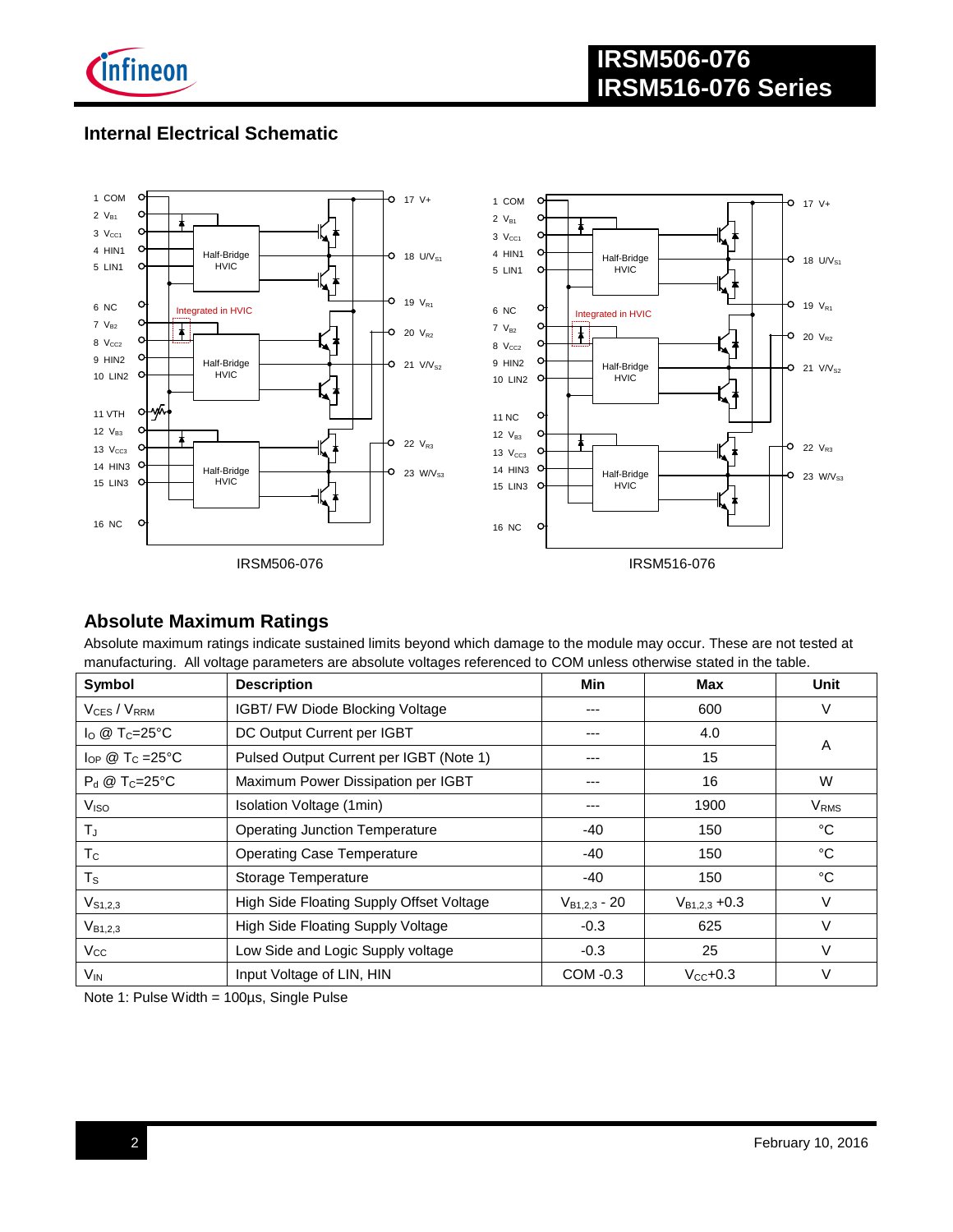

#### **Recommended Operating Conditions**

| Symbol          | <b>Description</b>                        | Min      | Max     | Unit |
|-----------------|-------------------------------------------|----------|---------|------|
| V+              | Positive DC Bus Input Voltage             | ---      | 480     |      |
| $V_{S1,2,3}$    | High Side Floating Supply Offset Voltage  | (Note 2) | 480     |      |
| $V_{B1,2,3}$    | High Side Floating Supply Voltage         | $Vs+12$  | $Vs+20$ |      |
| $V_{\rm CC}$    | Low Side and Logic Supply Voltage         | 13.5     | 16.5    |      |
| V <sub>IN</sub> | Input Voltage of LIN, HIN, ITRIP, EN, FLT |          |         |      |
| $F_{p}$         | <b>PWM Carrier Frequency</b>              | ---      | 20      | kHz  |

Note 2: Logic operational for Vs from COM-8V to COM+600V. Logic state held for Vs from COM-8V to COM-VBS.

#### **Static Electrical Characteristics**

(V<sub>CC</sub>-COM) = (V<sub>B</sub>-V<sub>S</sub>) = 15 V. T<sub>C</sub> = 25<sup>o</sup>C unless otherwise specified. The V<sub>IN</sub> and I<sub>IN</sub> parameters are referenced to COM and are applicable to all six channels. The  $V_{CCUV}$  parameters are referenced to COM. The  $V_{BSUV}$  parameters are referenced to  $V_S$ .

| Symbol                                    | <b>Description</b>                                                                           | <b>Min</b> | <b>Typ</b> | Max            | <b>Units</b> | <b>Conditions</b>                                         |
|-------------------------------------------|----------------------------------------------------------------------------------------------|------------|------------|----------------|--------------|-----------------------------------------------------------|
| $V_{(BR)CES}$                             | Collector to Emitter Breakdown Voltage                                                       | 600        | $---$      | $---$          | V            | TJ=25°C, ILK=250µA                                        |
| <b>I</b> LKH                              | Leakage Current of Each High Side<br><b>IGBT</b>                                             |            | 5          |                | μA           | $T_J = 25$ °C, $V_{CE} = 600V$                            |
| <b>ILKL</b>                               | Leakage Current of Low Side IGBT<br>Plus Gate Drive IC                                       |            | 10         |                | μA           | $T_J = 25$ °C, $V_{CE} = 600V$                            |
|                                           |                                                                                              | ---        | 1.2        | 1.7            |              | $T_J = 25^{\circ}C$ , $V_{CC} = 15V$ , $I_c = 1A$         |
| $V_{CE(ON)}$                              | <b>Collector to Emitter Saturation Voltage</b>                                               | ---        | 1.3        |                | $\vee$       | $T_{J}$ =150°C, V <sub>CC</sub> =15V, Ic = 1A<br>(Note 3) |
| $V_{FM}$                                  | Diode Forward Voltage Drop                                                                   | ---        | 1.05       | ---            | V            | $T_J = 25^{\circ}C$ , $V_{CC} = 15V$ , $I_F = 1A$         |
| $V_{IN,th+}$                              | Positive Going Input Threshold                                                               | 2.2        | $---$      | ---            | $\vee$       |                                                           |
| $V_{IN,th}$                               | Negative Going Input Threshold                                                               | ---        | $---$      | 0.8            | $\vee$       |                                                           |
| Vccuv+,<br>$V_{BSUV+}$                    | V <sub>CC</sub> and V <sub>BS</sub> Supply Under-Voltage,<br>Positive Going Threshold        | 10.4       | 11.1       | 11.8           | $\vee$       |                                                           |
| V <sub>ccuv</sub> .<br>V <sub>BSUV-</sub> | V <sub>CC</sub> and V <sub>BS</sub> supply Under-Voltage,<br><b>Negative Going Threshold</b> | 10.2       | 10.9       | 11.6           | $\vee$       |                                                           |
| V <sub>CCUVH</sub><br><b>VBSUVH</b>       | V <sub>CC</sub> and V <sub>BS</sub> Supply Under-Voltage<br>Lock-Out Hysteresis              | ---        | 0.2        |                | $\vee$       |                                                           |
| $I_{\text{OBS}}$                          | Quiescent V <sub>BS</sub> Supply Current V <sub>IN</sub> =0V                                 | ---        | 42         | 60             | μA           |                                                           |
| <b>LOBS. ON</b>                           | Quiescent V <sub>BS</sub> Supply Current V <sub>IN</sub> =4V                                 | ---        | 42         | 60             | μA           |                                                           |
| $I_{\text{QCC}}$                          | Quiescent $V_{CC}$ Supply Current $V_{IN} = 0V$                                              | ---        | 1.7        | 4              | mA           |                                                           |
| locc, ON                                  | Quiescent V <sub>cc</sub> Supply Current V <sub>IN</sub> =4V                                 | ---        | 1.8        | $\overline{4}$ | mA           |                                                           |
| $I_{IN+}$                                 | Input Bias Current VIN=4V                                                                    | ---        | 4.6        | 18             | μA           | $V_{IN}=3.3V$                                             |
| $I_{IN}$                                  | Input Bias Current V <sub>IN</sub> =0V                                                       | ---        | $---$      | $\overline{2}$ | μA           | $V_{IN} = 0V$                                             |
| $R_{BR}$                                  | Internal Bootstrap Equivalent Resistor<br>Value                                              | ---        | 200        |                | Ω            | $T_J = 25^{\circ}C$                                       |

Note 3: Characterized, not tested at manufacturing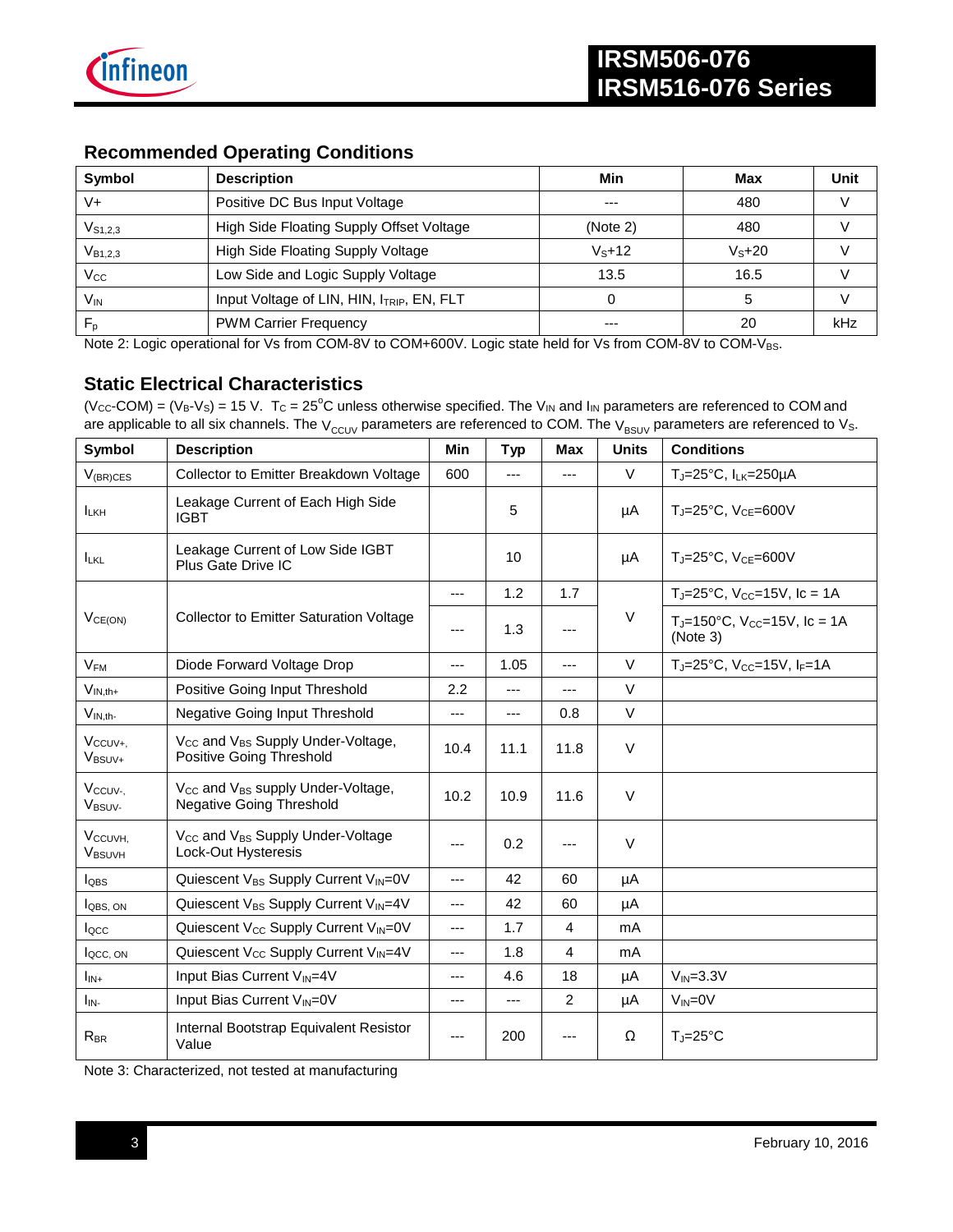

### **Dynamic Electrical Characteristics**

 $(V_{CC}$ -COM) =  $(V_B-V_S)$  = 15 V. T<sub>C</sub> = 25<sup>°</sup>C unless otherwise specified.

| Symbol               | <b>Description</b>                                 | Min   | <b>Typ</b> | Max | <b>Units</b> | <b>Conditions</b>                                                             |  |
|----------------------|----------------------------------------------------|-------|------------|-----|--------------|-------------------------------------------------------------------------------|--|
| $T_{\textsf{ON}}$    | Input to Output Propagation Turn-On<br>Delay Time  | $---$ | 0.7        | 1.5 | μs           | $ID=120mA, V+=30V$                                                            |  |
| $T_{\mathsf{OFF}}$   | Input to Output Propagation Turn-Off<br>Delay Time | ---   | 0.8        | 1.5 | μs           | See Fig.1                                                                     |  |
| T <sub>FIL, IN</sub> | Input Filter Time (HIN, LIN)                       | 200   | 300        | --- | ns           | $V_{IN} = 0$ & $V_{IN} = 3.3V$                                                |  |
| DT                   | Deadtime Inserted                                  | ---   | 400        | --- | ns           | $V_{IN} = 0$ & $V_{IN} = 3.3V$ without<br>external deadtime                   |  |
| EON                  | Turn-on switching energy loss                      | $---$ | 16         |     | μJ           |                                                                               |  |
| EOFF                 | Turn-off switching energy loss                     | ---   | 10         | --- | μJ           | $V_{+}$ =320V, I <sub>D</sub> =0.5A, L=40mH,<br>$T_c = 25^{\circ}$ C (Note 4) |  |
| $E_{REC}$            | Recovery energy loss                               | $---$ | 5          | --- | μJ           |                                                                               |  |
| $E_{ON,150}$         | Turn-on switching energy loss                      | $---$ | 35         | --- | μJ           |                                                                               |  |
| $E$ OFF,150          | Turn-off switching energy loss                     | ---   | 21         | --- | μJ           | $V_{+}$ =320V, I <sub>D</sub> =0.5A, L=40mH,<br>$T_c = 150$ °C (Note 4)       |  |
| $E_{REC, 150}$       | Recovery energy loss                               | $---$ | 13         | --- | μJ           |                                                                               |  |

Note 4: Characterized, not tested at manufacturing

#### **Thermal and Mechanical Characteristics**

| Symbol        | <b>Description</b>                                | Min  | Typ | Max   | Units | <b>Conditions</b>                   |
|---------------|---------------------------------------------------|------|-----|-------|-------|-------------------------------------|
| $R_{th(J-C)}$ | Junction to Case Thermal Resistance,<br>one IGBT  | $--$ | 7.2 | $---$ | °C∕W  | High Side V-Phase IGBT (Note<br>5   |
| $R_{th(J-C)}$ | Junction to Case Thermal Resistance,<br>one diode | $--$ | 9.1 | $---$ | °C∕W  | High Side V-Phase Diode<br>(Note 5) |

Note 5: Characterized, not tested at manufacturing. Case temperature (Tc) point shown in Figure 2.

### **Internal NTC – Thermistor Characteristics (IRSM506-076 Only)**

| <b>Symbol</b>     | <b>Description</b>   | Min   | Typ   | Max   | <b>Units</b> | <b>Conditions</b>                         |
|-------------------|----------------------|-------|-------|-------|--------------|-------------------------------------------|
| $R_{25}$          | Resistance           | $--$  | 47    | $---$ | kΩ           | $T_c = 25^{\circ}$ C, $\pm 5\%$ tolerance |
| $R_{125}$         | Resistance           | $--$  | 1.41  | $---$ | $k\Omega$    | $T_c = 125$ °C                            |
| B                 | B-constant (25-50°C) | $--$  | 4050  | $--$  | Κ            | $±2\%$ tolerance (Note 6)                 |
| Temperature Range |                      | $-40$ | $---$ | 125   | °C           |                                           |

Note 6: See application notes for usage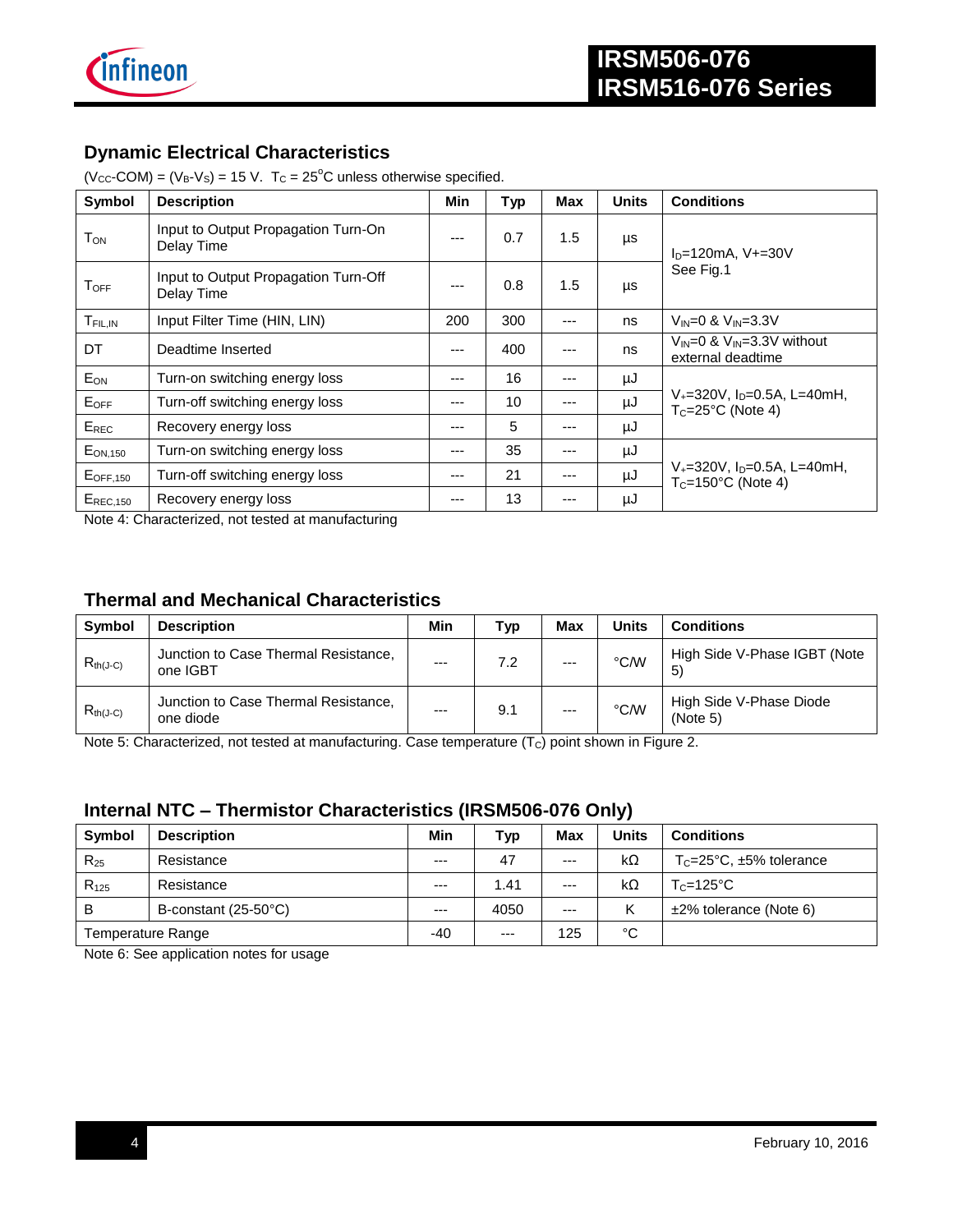

## **Qualification Information**†

| <b>Qualification Level</b> |                                   | Industrial <sup>††</sup>  |
|----------------------------|-----------------------------------|---------------------------|
|                            | <b>Moisture Sensitivity Level</b> | MSL3 <sup>†††</sup>       |
| <b>RoHS Compliant</b>      |                                   | Yes                       |
| <b>UL Certified</b>        |                                   | Yes - File Number E252584 |
| <b>ESD</b>                 | <b>Machine Model</b>              | Class B                   |
|                            | <b>Human Body Model</b>           | Class 2                   |

† Qualification standards can be found at International Rectifier's web site<http://www.irf.com/>

†† Higher qualification ratings may be available should the user have such requirements. Please contact your International Rectifier sales representative for further information.

††† SOP23 package only. Higher MSL ratings may be available for the specific package types listed here. Please contact your International Rectifier sales representative for further information.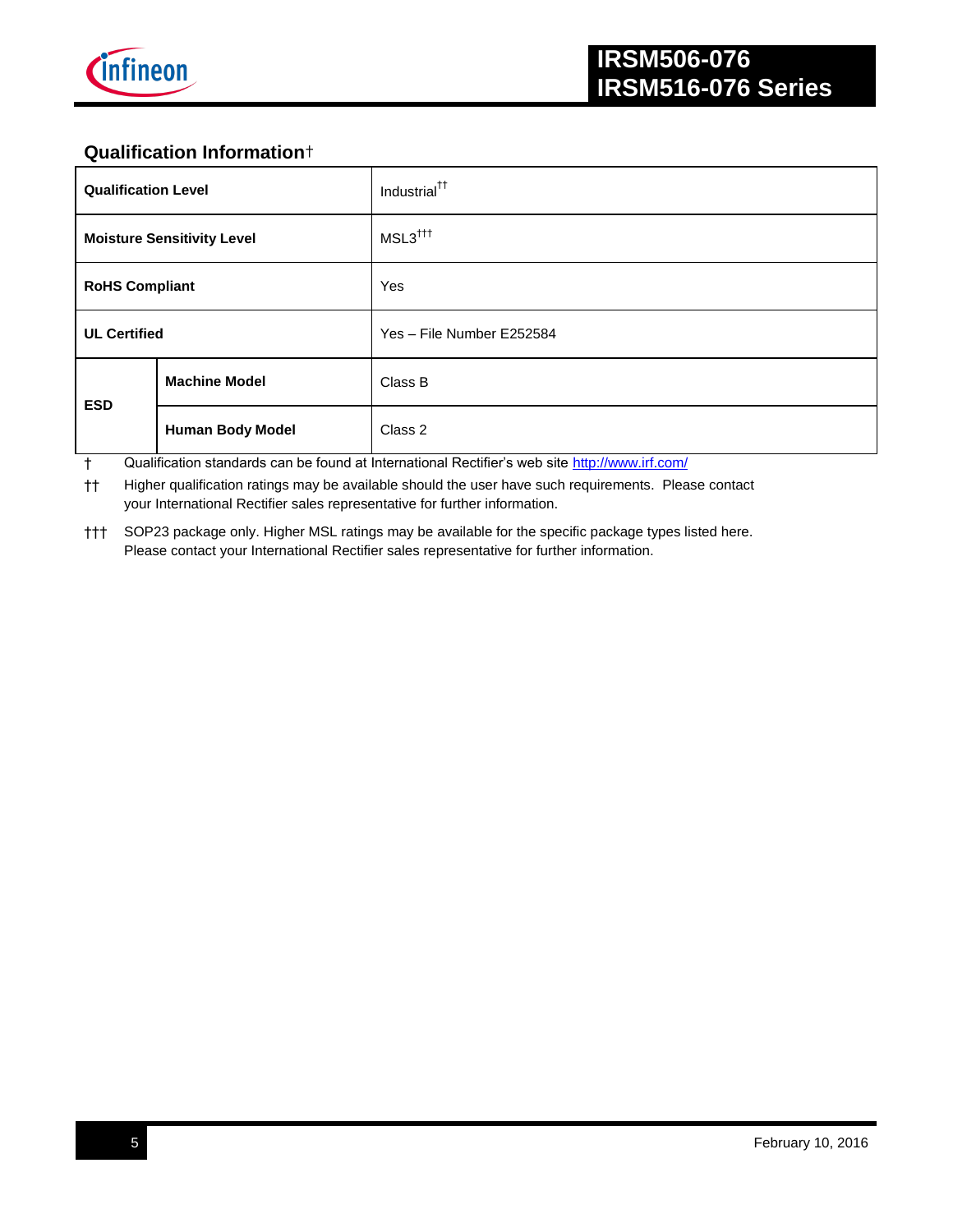

# **Module Pin-Out Description**

| Pin            | <b>Name</b>       | <b>Description</b>                                   |
|----------------|-------------------|------------------------------------------------------|
| 1              | <b>COM</b>        | Logic Ground                                         |
| 2              | $V_{B1}$          | High Side Floating Supply Voltage 1                  |
| 3              | V <sub>CC1</sub>  | 15V Supply 1                                         |
| 4              | HIN1              | Logic Input for High Side Gate Driver - Phase 1      |
| 5              | LIN1              | Logic Input for Low Side Gate Driver - Phase 1       |
| 6              | <b>NC</b>         | <b>Not Connected</b>                                 |
| $\overline{7}$ | $V_{B2}$          | High Side Floating Supply Voltage 2                  |
| 8              | V <sub>CC2</sub>  | 15V Supply 2                                         |
| 9              | HIN <sub>2</sub>  | Logic Input for High Side Gate Driver - Phase 2      |
| 10             | LIN <sub>2</sub>  | Logic Input for Low Side Gate Driver - Phase 2       |
| 11             | V <sub>TH</sub>   | Thermistor Output (IRSM506-076DA)                    |
|                | <b>NC</b>         | Not Connected (IRSM516-076DA)                        |
| 12             | $V_{B3}$          | High Side Floating Supply Voltage 3                  |
| 13             | V <sub>CC3</sub>  | 15V Supply 3                                         |
| 14             | HIN <sub>3</sub>  | Logic Input for High Side Gate Driver - Phase 3      |
| 15             | LIN <sub>3</sub>  | Logic Input for Low Side Gate Driver - Phase 3       |
| 16             | <b>NC</b>         | <b>Not Connected</b>                                 |
| 17             | $V +$             | DC Bus Voltage Positive                              |
| 18             | $UV_{S1}$         | Output - Phase 1, High Side Floating Supply Offset 1 |
| 19             | $V_{R1}$          | Phase 1 Low Side Emitter                             |
| 20             | $V_{R2}$          | Phase 2 Low Side Emitter                             |
| 21             | V/V <sub>S2</sub> | Output - Phase 2, High Side Floating Supply Offset 2 |
| 22             | $V_{R3}$          | Phase 3 Low Side Emitter                             |
| 23             | W/V <sub>S3</sub> | Output - Phase 3, High Side Floating Supply Offset 2 |

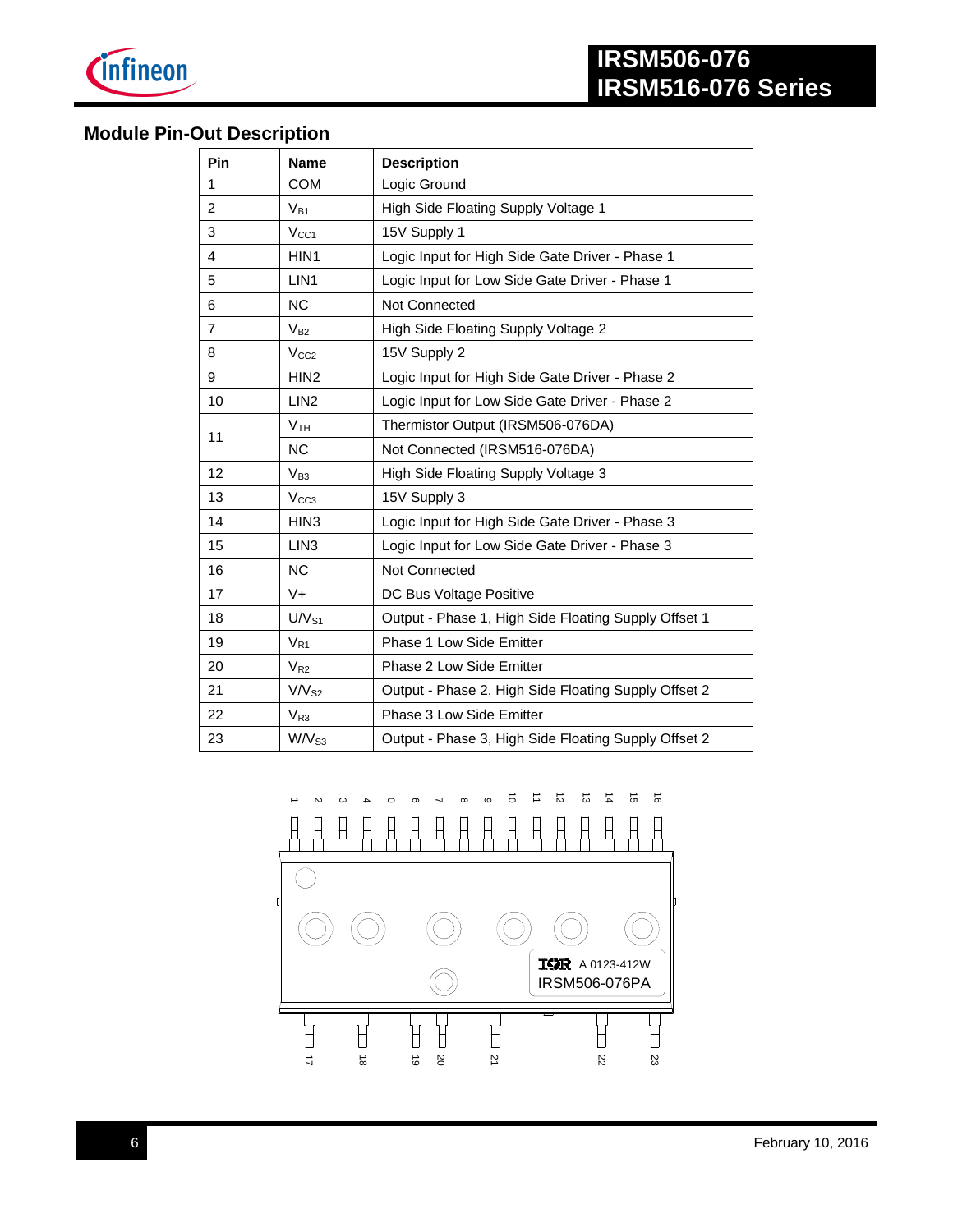

## **Referenced Figures**





**Figure 1a:** Input to Output propagation turn-on delay time.

Figure 1b: Input to Output propagation turn-off delay time.



**Figure 1c:** Diode Reverse Recovery.





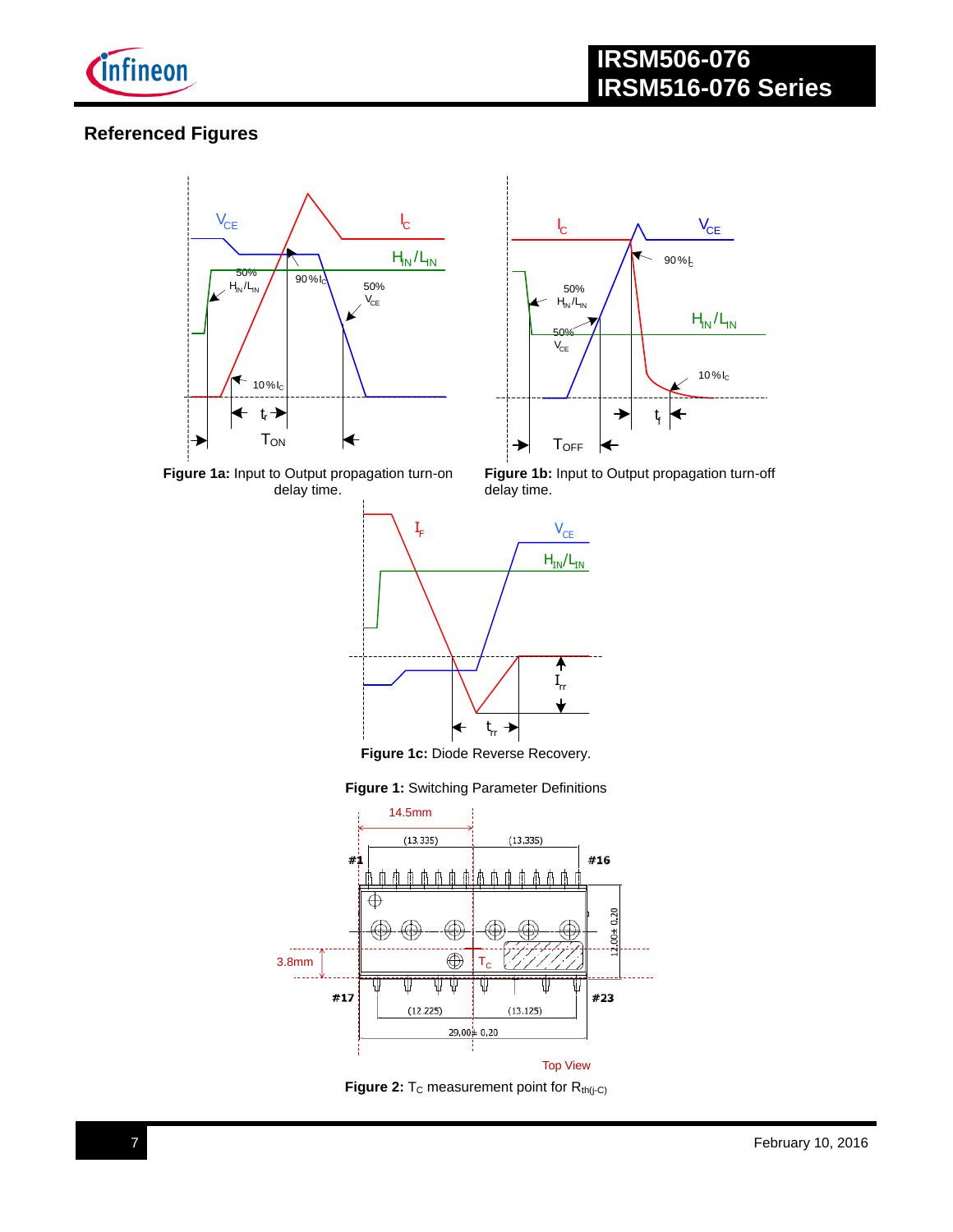

## **Application Notes**

A basic application schematic is shown below.



**Figure 3:** Basic sensor-less motor drive circuit connection. Motor is connected to U, V, W

A complete reference design board for running any permanent magnet motor via sensorless sinusoidal control is available. The board – photo below – features the µIPM™-DIP module and the iMotion™ digital control IC. Reference design kits are available on the *Infineon website* (irf.com > Design Resources > Reference Designs > Intelligent Power Modules)



**Figure 4:** Reference design board featuring the µIPM™-DIP module and the iMotion™ IRMCF171 digital control IC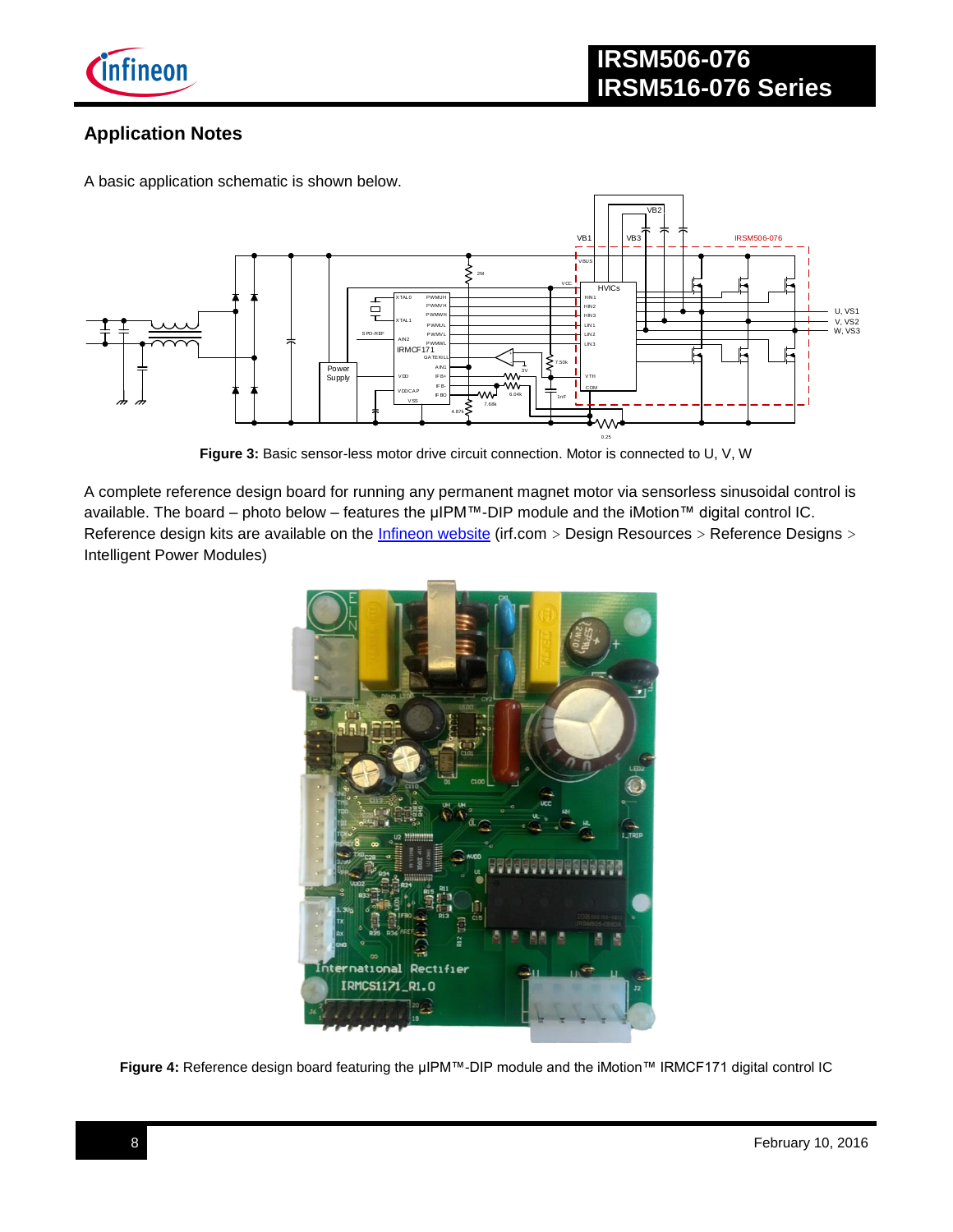

# **IRSM506-076 IRSM516-076 Series**

Figures 5-7 show the typical current capability for this module at specified conditions. In all tests, the application board – the IRMCS1071-1-D reference board – was placed in a box to prevent cooling from ambient airflow. Figure 5 is derived from using a heat sink that maintains  $T_c$  at 125°C. Figures 6-7 represent current capability for the module as used without any heat sink. ∆T<sub>JA</sub> represents the difference in temperature between the junction of the high-side V-phase IGBT and the ambient, measured 10cm above and 6cm away from the board. Ambient temperature kept within 28-29°C.



**Figure 5:** Maximum sinusoidal phase current vs PWM switching frequency with a heat sink. Space Vector Modulation, V+=320V, TA=28°C, TJ=150°C, Tc=125°C



**Figure 6:** Maximum sinusoidal phase current vs PWM switching frequency, no heat sink. Space Vector Modulation, V+=320V, TA=28°C, TJ=128°C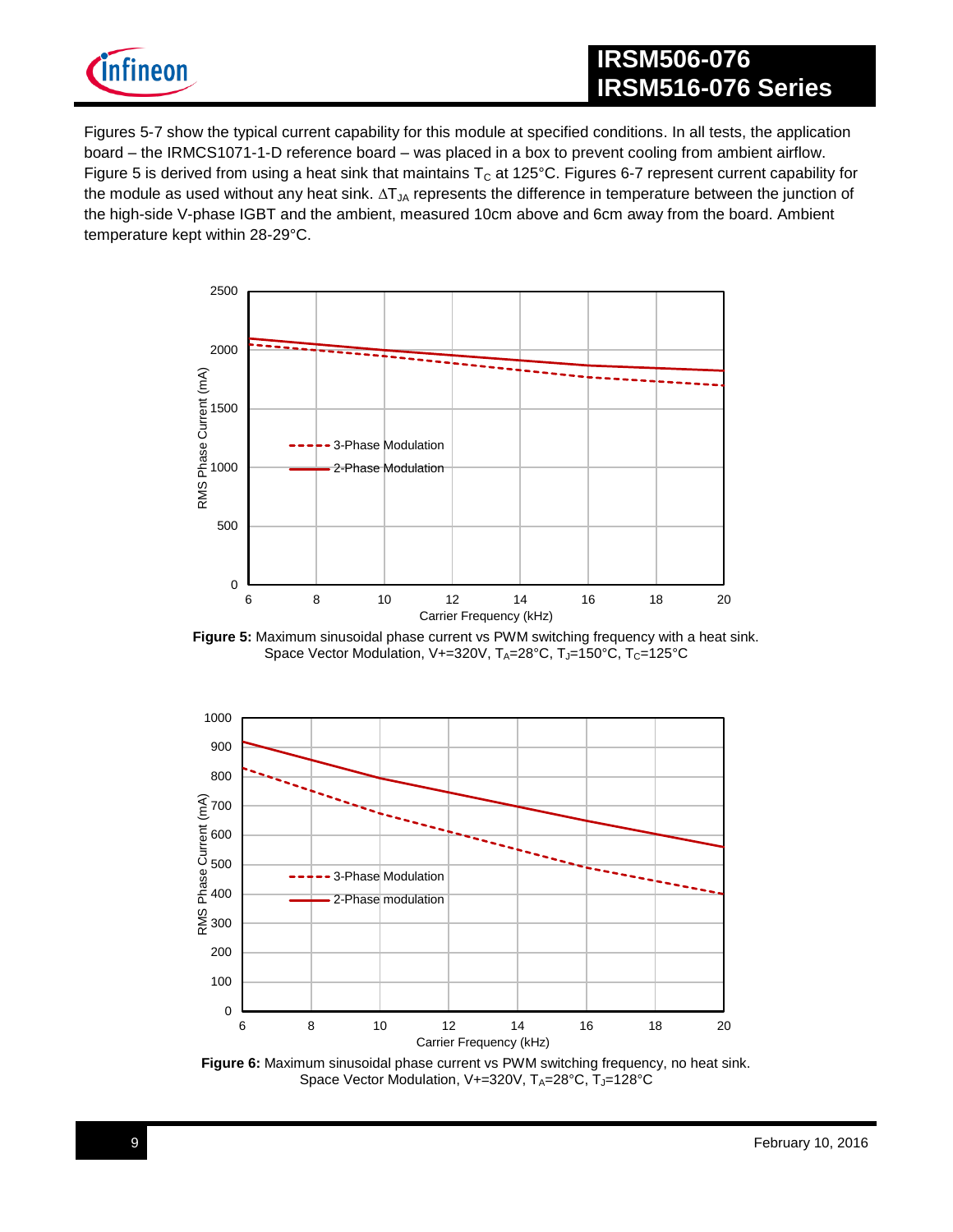





**Figure 7:** Maximum sinusoidal phase current vs PWM switching frequency, no heat sink. Space Vector Modulation, V+=320V, TA=28°C, TJ=98°C

The module contains an NTC – connected between COM and the  $V_{TH}$  pin – which can be used to monitor the temperature of the module. The NTC is effectively a resistor whose value decreases as the temperature rises. The NTC resistance can be calculated at any temperature as follows:

$$
R_{TH} = R_{25}e^{\left[B\left(\frac{1}{T_{TH}} - \frac{1}{T_{25}}\right)\right]}
$$
, where  $R_{25}$  is  $47k\Omega$  and  $B$  is  $4050K$ 

An external resistor network is connected to the NTC, the simplest of which is one resistor pulled up to  $V_{CC}$  as shown in Figure 3. The V<sub>TH</sub> vs NTC temperature,  $T_{TH}$  curve for this configuration is shown in Figure 8 below. The min, typical and max curves result from the NTC having a ±5% tolerance on its resistance and ±2% tolerance on the B-parameter.

Figure 9 shows the thermistor temperature,  $T_{TH}$  plotted against the high-side V-phase junction temperature,  $T_J$  for a module without a heat sink. It is thus advisable to shut down the module when  $T<sub>TH</sub>$  reaches 125°C.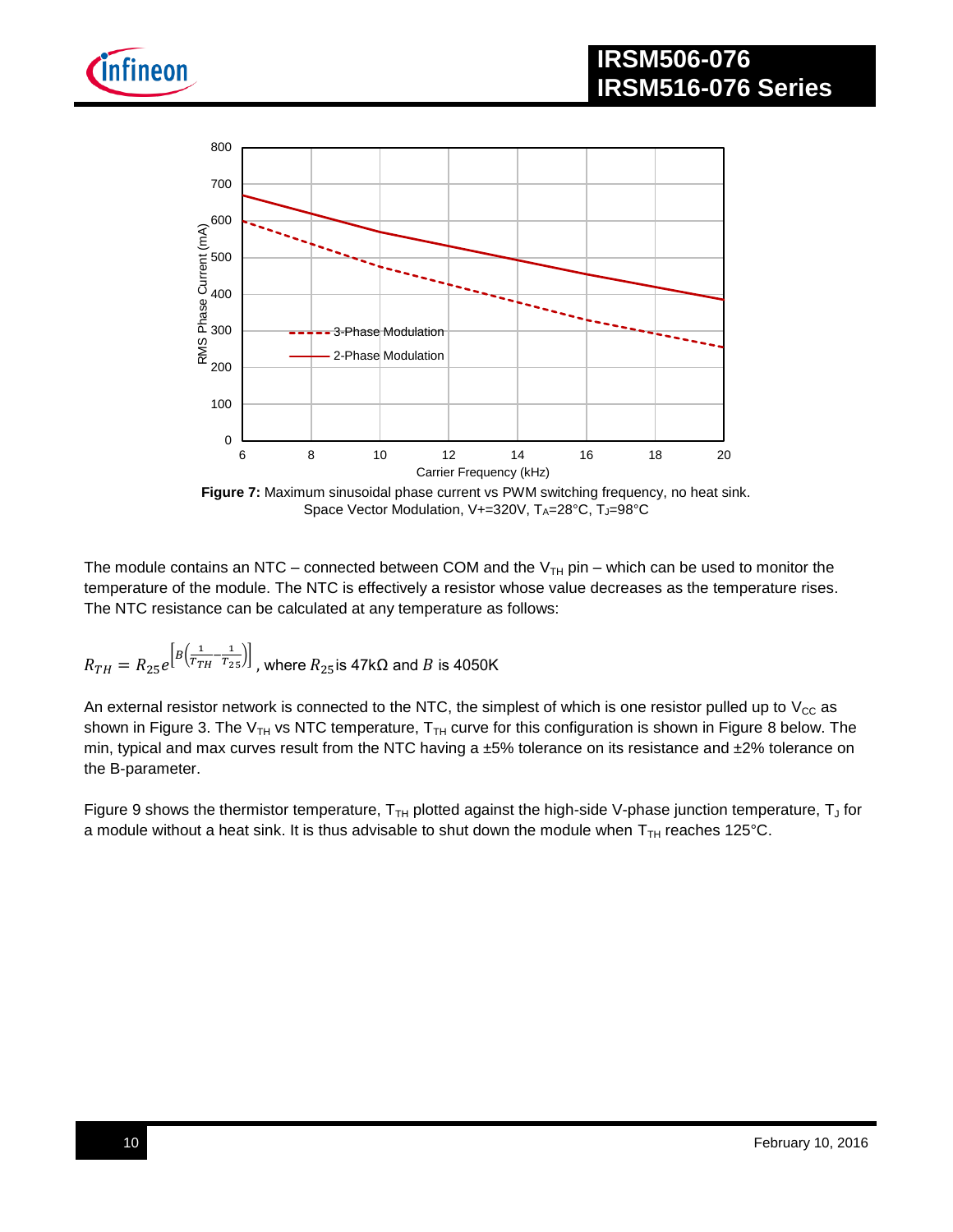

# **IRSM506-076 IRSM516-076 Series**



Figure 8: V<sub>TH</sub> vs T<sub>TH</sub> with V<sub>TH</sub> pin pulled up to V<sub>CC</sub> with a 7.50kΩ (1%, 100ppm) resistor. A 15V, 1% variation in  $V_{CC}$  is assumed.



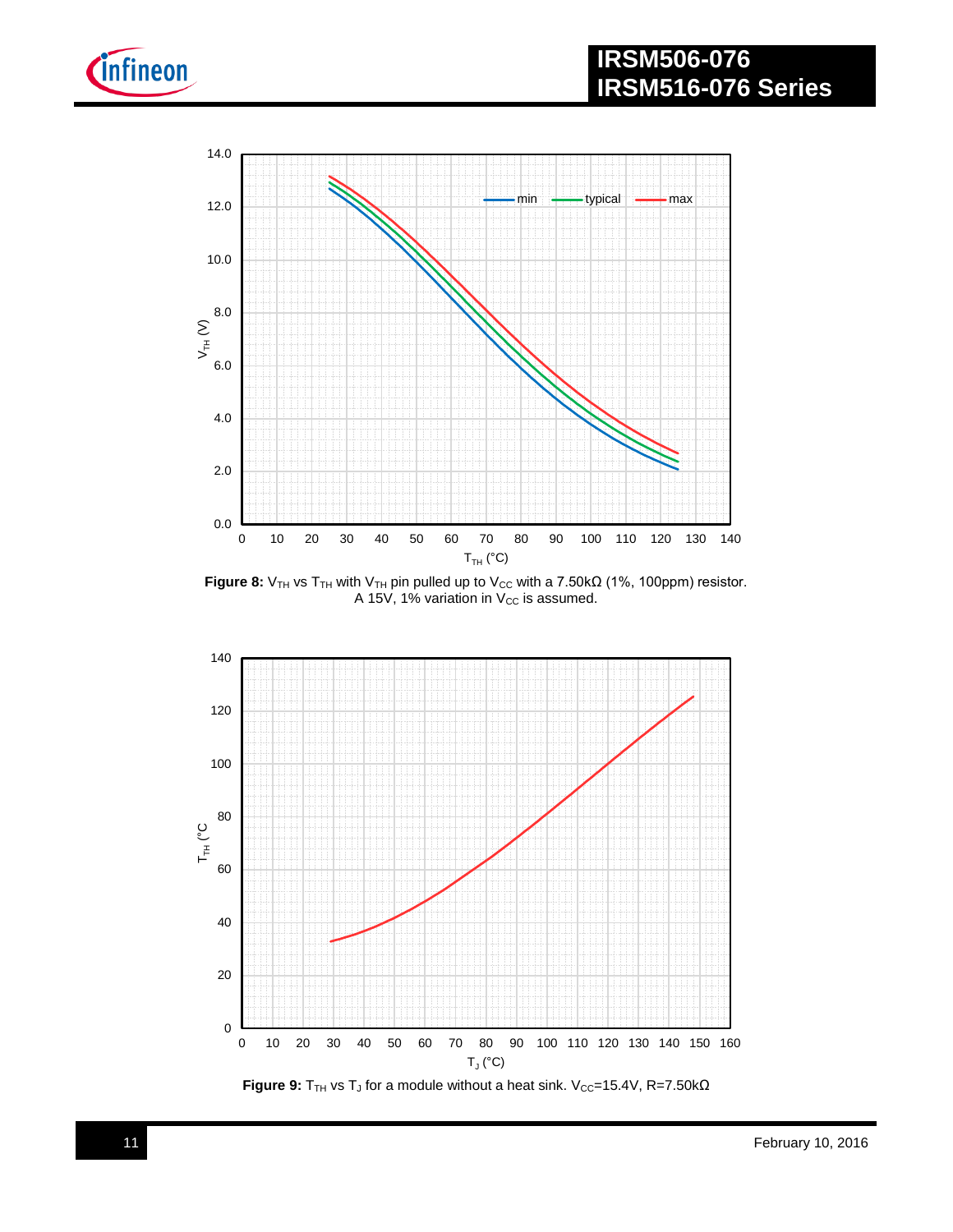

The µIPM™-DIP module series features an advanced filter for input pins, LIN and HIN. The filter rejects noise spikes and short pulses with widths shorter than  $T_{FIL,IN}$  as illustrated in Figure 10 below.



Figure 10: Advanced input filter rejects noise spikes on a logic 0-level HIN signal. The behavior is similar for noise spikes on logic 1-level signals

The advanced input filter maintains the pulse duration for pulses slightly longer than  $t_{FIL,IN}$ . Figure 11 illustrates this feature.

| <b>HIN<sub>x</sub></b> |  |   |
|------------------------|--|---|
| .                      |  |   |
| .                      |  | . |

**Figure 11**: Advanced input filter maintains the pulse duration for pulses longer than  $t_{F|L,IN}$ 

The module series also features shoot-through protection. If a logic 1-level signal is applied to LIN and HIN simultaneously, the IGBTs of the corresponding inverter leg are kept off. For overlapping logic 1-level LIN & HIN signals, a deadtime of duration DT is applied. The input-output logic table is shown below.

| <b>HINX</b> | <b>LINx</b> | ' Sx    |
|-------------|-------------|---------|
|             |             | V+      |
|             |             |         |
|             | ი           | $\star$ |
|             |             | $*$ \$  |

\* Voltage depends on direction of phase current

 $$$  Integrated shoot-through protection prevents simultaneous turn on of high side and low side IGBTs of the same inverter leg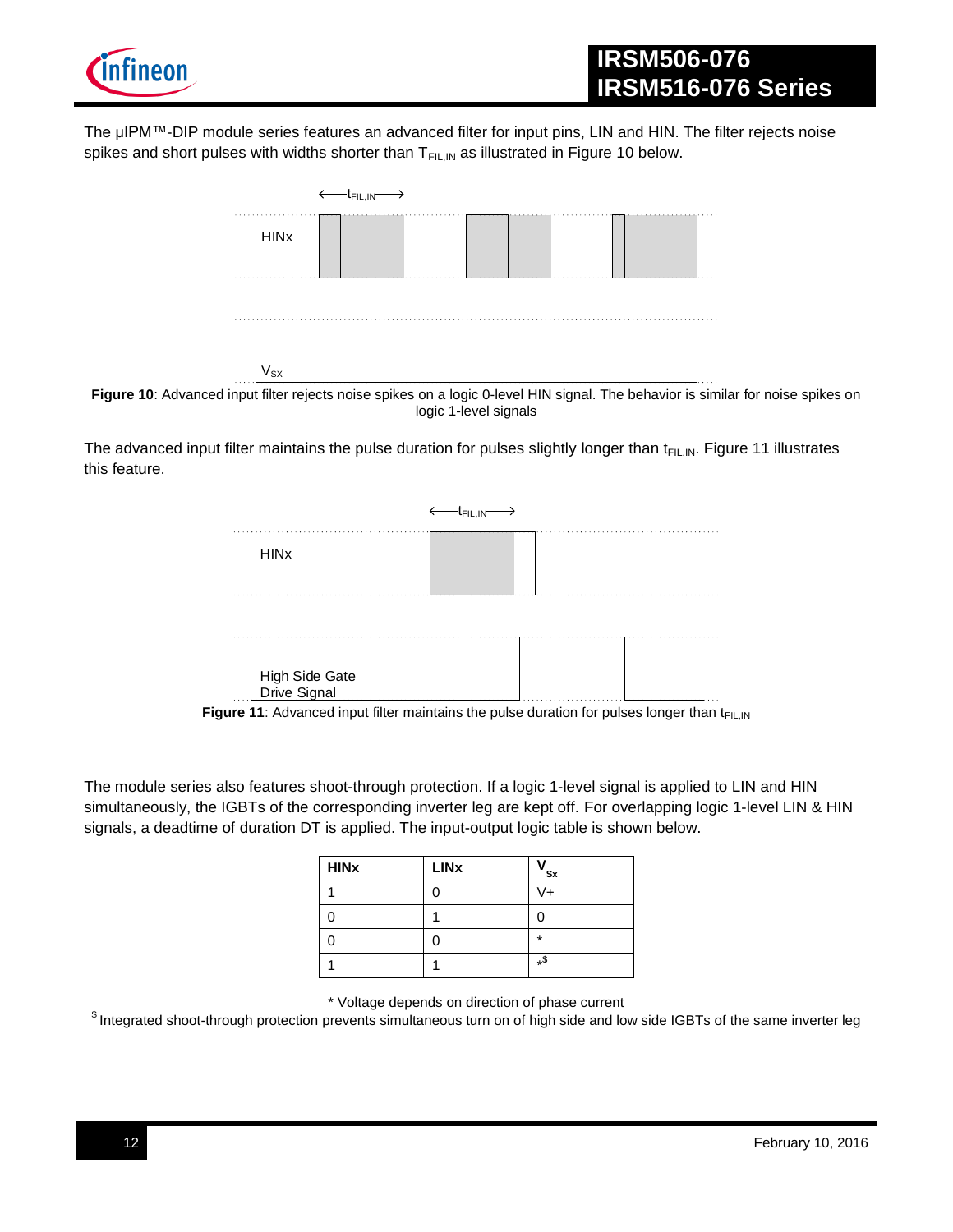

# **SOP23 Package Outline**





Dimensions in mm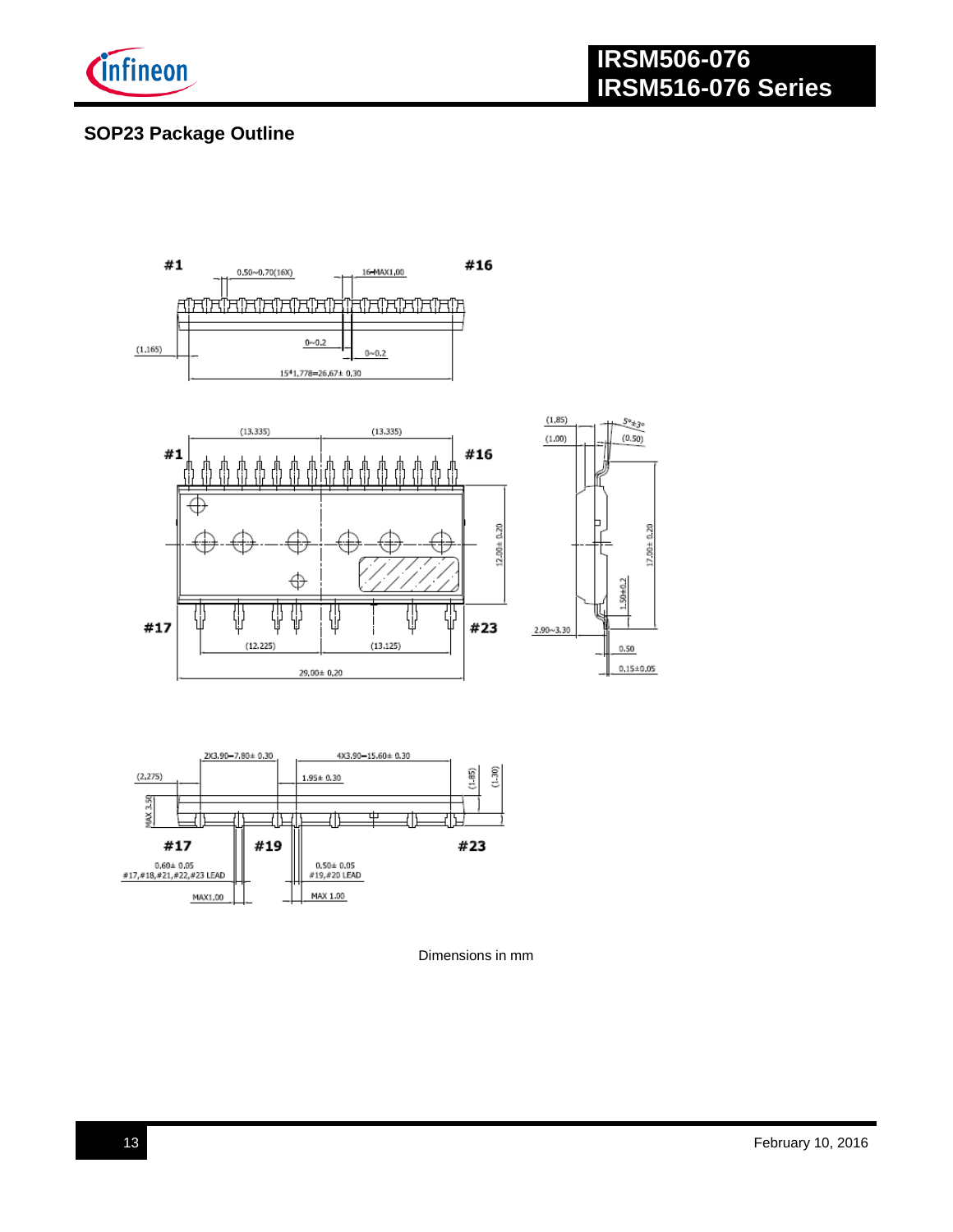

# **DIP23A Package Outline**



Dimensions in mm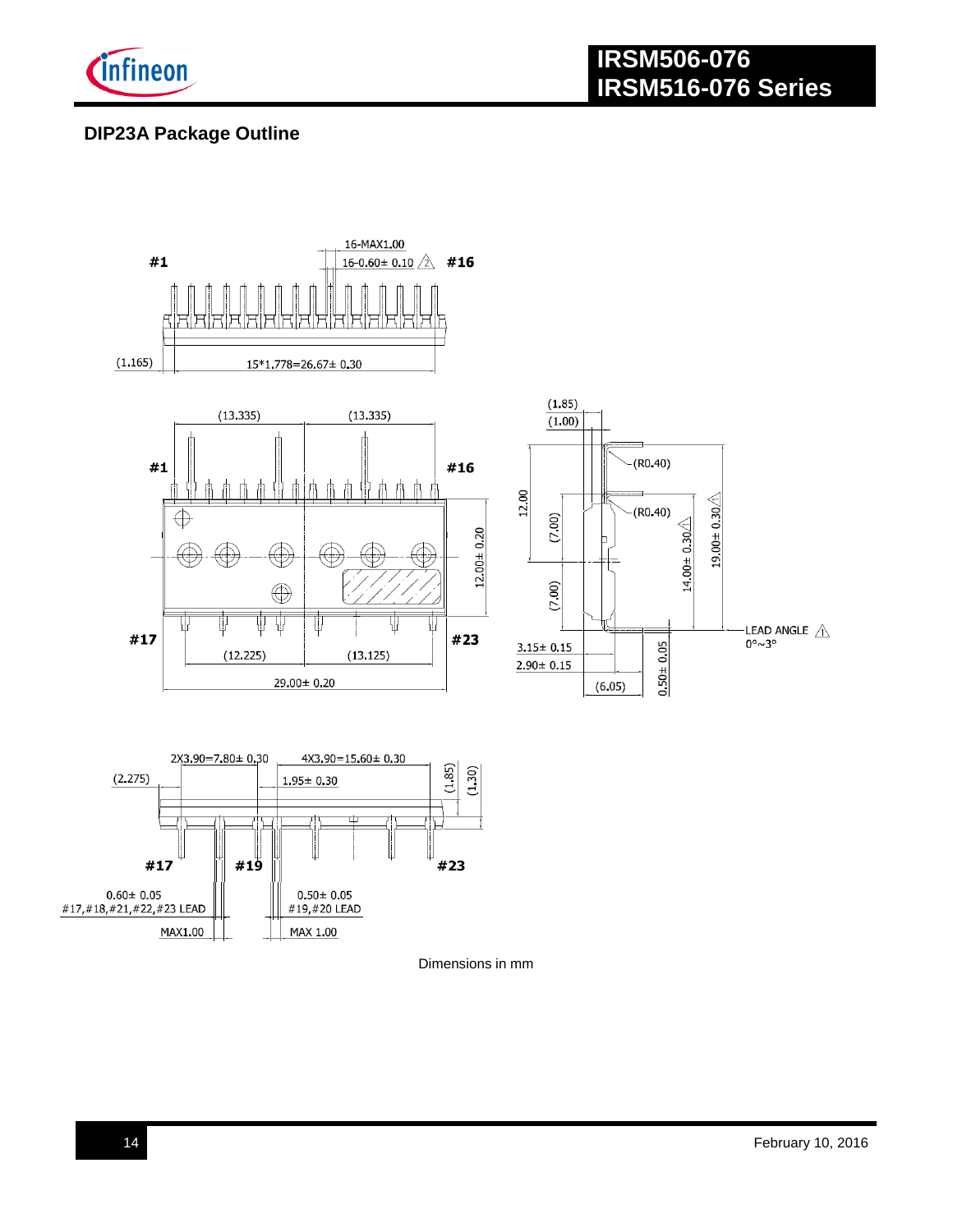

## **DIP23 Package Outline**



Dimensions in mm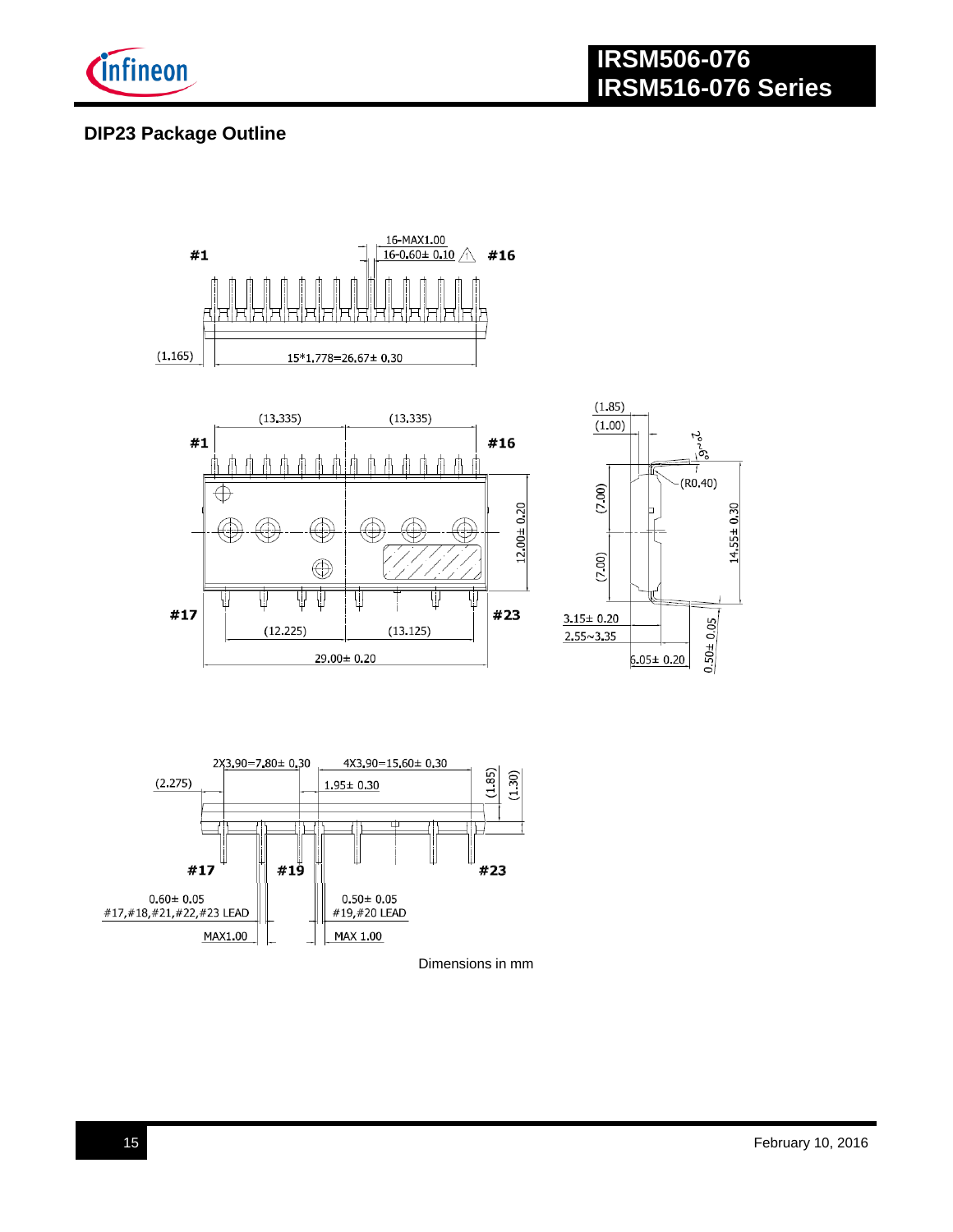

# **Top Marking**



#### **Marking Code**  $P = Pb$  Free; Y = Engineering Samples **Date Code** YWW format, where Y = least significant digit of the production year, WW = two digits representing the week of the production year

### **Revision History**

Feb 9 Updated header & footer designs; added application notes related to advanced input filter